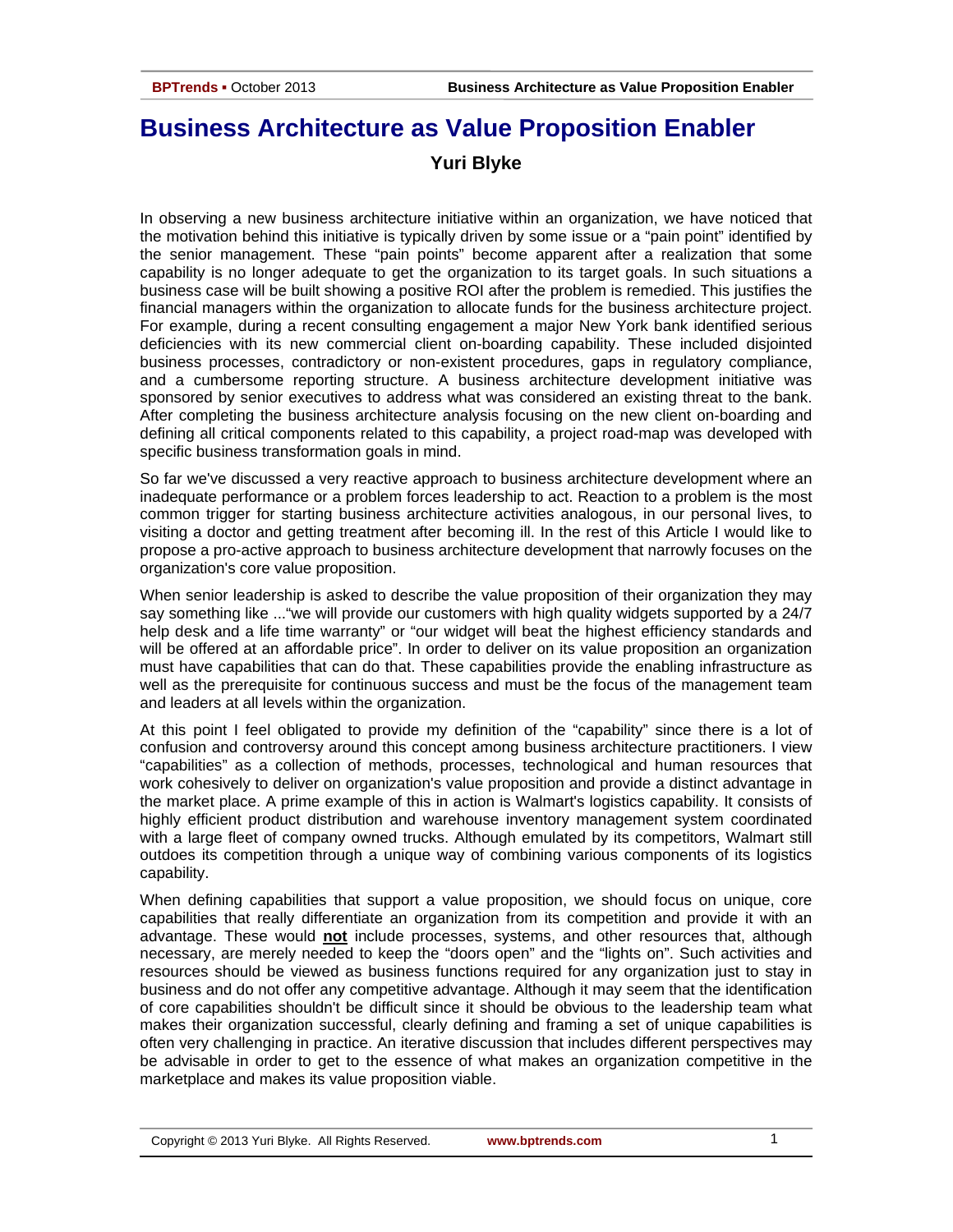### **BPTrends ▪** October 2013 **Business Architecture as Value Proposition Enabler**

After we've defined our value proposition and identified core capabilities that support it, we are ready to focus on the key components of developing the business architecture. As we already discussed above, an organization's capability is really an interaction between various resources under its control. These resources are basically of three types: human, physical, and intellectual. They may include skilled employees, technology and machinery, strategies and methods, legal and contractual relationships, government regulations and compliance rules. Although this list is not exhaustive, it is sufficient to build a model for our purposes here. How well an organization combines and manages these resources, or what we would call components of its capabilities, determines its ability to deliver on the value proposition. In other words, business processes must be designed to be efficient and effective, must be executed by well-trained staff, and must be supported by appropriate technology. Additionally, business processes must be aligned with the organization's strategies that are derived from its value proposition, and processes must be continuously monitored to measure their performance. To actually do all this in the most optimal way and to do it continuously is no trivial task. But here is where the full power of business architecture plays a critical role.

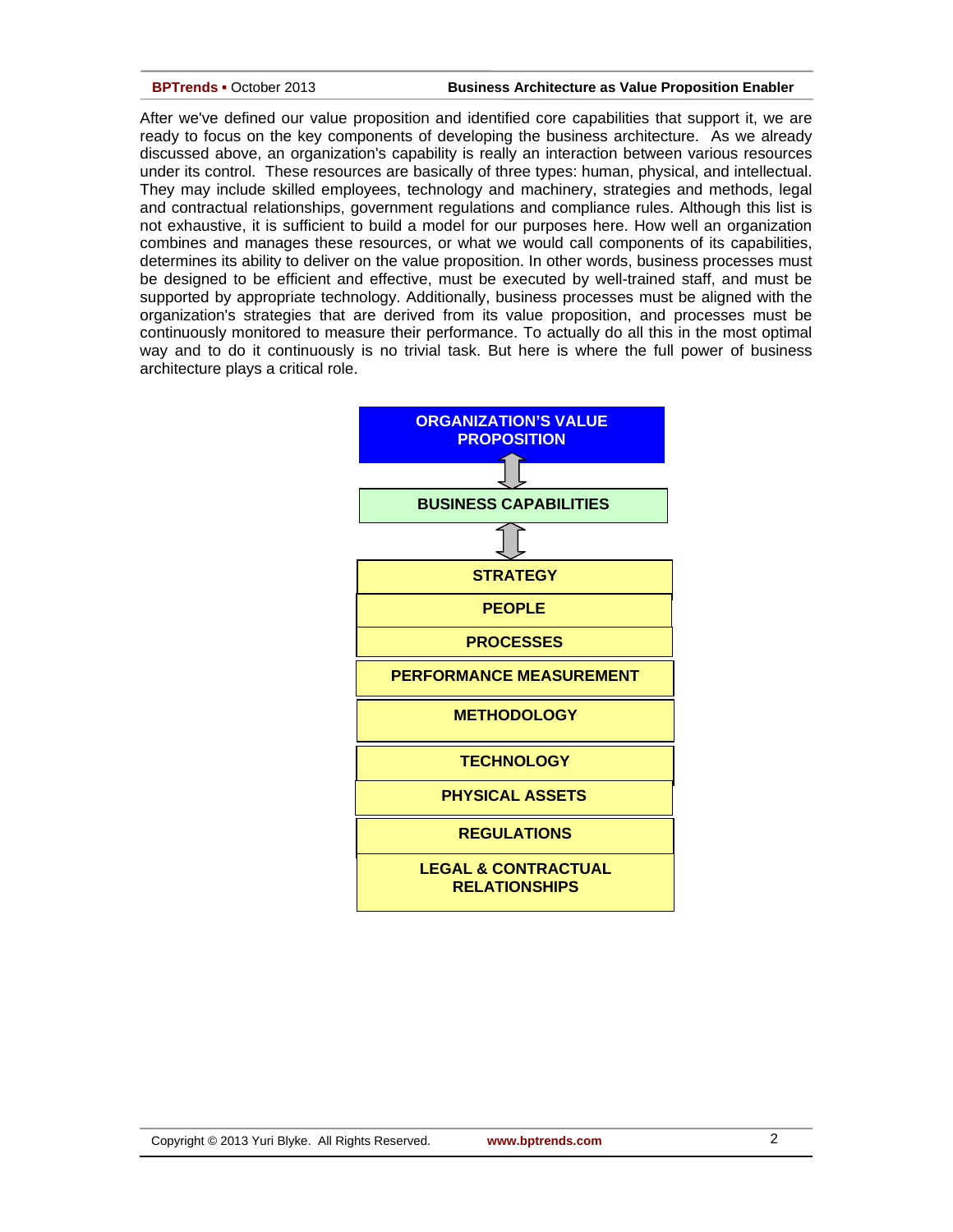### **BPTrends ▪** October 2013 **Business Architecture as Value Proposition Enabler**

In our proactive approach to defining business architecture, we would decompose our distinctive core capabilities into their constituent components (see figure above) and identify various relationships among these components. To capture information about these components and their interrelations as well as the ability to continuously monitor these relations and dependencies is the main rationale behind the business architecture development effort within the organization. This is true for the following reasons. If we understand what makes us successful down to the constituent parts and are aware of how changes in the business environment will affect our organization, then we are able to deliver on our value proposition, meet the expectations of the marketplace, and have an advantage over our competition.

In conclusion I would like to reiterate that by defining and maintaining business architecture for core business capabilities that support the organization's value proposition we are providing the company's leadership with a very powerful tool. The leadership team will have greater insight into what is really important within their company when it comes to allocating investment dollars; it will be able to model changes to strategy and see potential business outcomes; it will be able to quickly determine the needed operational adjustments from changes in the marketplace; it will be able to identify the impact on the organization's capabilities and their constituent components when there is a major shift in company's direction that changes its value proposition. In addition, a business architecture that is focused on the organization's main reason for existence - its value proposition - and developed around the core business capabilities, will serve as a great foundation for further development of architectural components for other important but less critical areas of the company.

# **-------**

# **Author**

**Yuri** has over 15 years of experience in business process analysis working with leading organizations in the financial services, government, and higher education institutions. He has developed an expertise in improving organizational capabilities and aligning business process execution with strategy. Yuri applies sound business architecture analysis and design principles to enable organizations transition to a higher level of performance, as well as sustain and continuously improve long term performance. On client engagements Yuri works with the project team to define the business architecture, design process architecture and model process flows, identify business capabilities, process metrics and performance indicators, lead analysis and design for workflow automation

Yuri Blyke [yblyke@bpmstrategy.com](mailto:yblyke@bpmstrategy.com)

## **BPTrends Linkedin Discussion Group**

We created a BPTrends Discussion Group on Linkedin to allow our members, readers and friends to freely exchange ideas on a wide variety of BPM related topics. We encourage you to initiate a new discussion on this publication, or on other BPM related topics of interest to you, or to contribute to existing discussions. Go to Linkedin and join the **[BPTrends Discussion Group.](http://www.linkedin.com/companies/bptrends)**